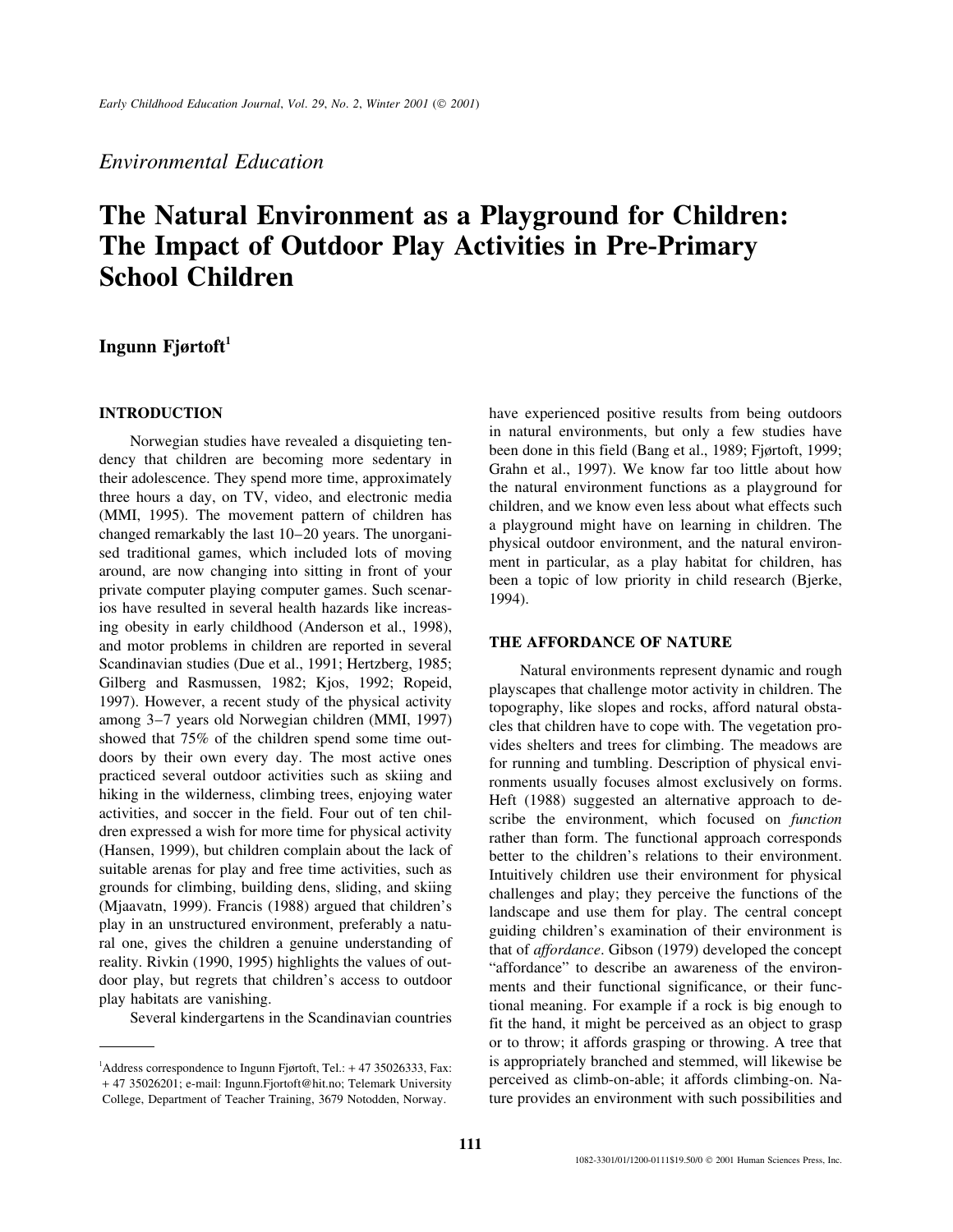improve their motor ability (Fjørtoft, 1999, Grahn et al., posttest in June the following year.

of the landscape and the correlation for versatile play.<br>
The main objectives were, 1) to focus on the affordances<br>
of the landscape for versatile play and, 2) to examine<br>
the impact of outdoor play activities in children'

Norway. Because of the lack of randomization, the study presented.

affordances. Frost (1992) introduced the concept "play- might be characterized as quasi-experimental approach scape" to describe different play environments. He ar- (Robson, 1993, Thomas & Nelson, 1985). The groups gued that natural features are important qualities of play- were selected from three kindergartens equal in age grounds, and that the natural features allow a wide range groups. The experimental group of 46 children from one of learning opportunities not available from other play- kindergarten was offered free play and versatile activiground options. Hart (1979) and Moore (1986) have de- ties in the forest next to the kindergarten. The experiscribed the children's preferences of wilderness and un-<br>mental group used the forest every day for 1–2 hours structured landscapes for play. throughout the year when they attended the kindergarten. In Scandinavia it has become popular for kinder- Only randomly they used the outdoor playground inside gartners to spend more time outdoors in the natural envi-<br>the kindergarten fence. As reference group 29 children ronment. Some kindergartens are organized as outdoor of the same age groups from two kindergartens in the schools, where the children, aged three to six, spend all neighbouring district were chosen. The groups were or most of the day outdoors in a natural environment. checked out for differences in socioeconomic living con-Playing in a natural environment seems to have positive ditions by multiple regression analysis, using parents' edeffects on children; they become more creative in their ucational and professional background as variables. The play, and play activities and play forms are increasing. reference group used their traditional outdoor playground It is also indicated that absence due to sicknesses is for  $1-2$  hours a day and visited natural sites only occalower among children in outdoor kindergartens than in sionally. Both groups had the same standard playground the traditional ones (Grahn et al., 1997, Söderström, equipment, such as sandpit, a swing, a seesaw, a slide 1998). Not the least it is evident that the children's mo- and a climbing house in their outdoor play ground. The tor fitness is improved. They move easily around in a study started with a pretest in September. The treatment rugged terrain and cope with physical challenges, which period lasted for nine months, and was terminated with a

1997). Although few in number, these studies indicate Both groups were tested with the *EUROFIT: Eu*that the natural environment is a stimulating arena for *ropen Test of Physical Fitness*, *the Motor Fitness Test* learning in general, and for motor fitness training in par- (Adam et al., 1988). The test included the following test ticular. The present research corroborates the main find- items: Flamingo balance test (standing on one foot) for ings. testing of general balance, Plate tapping (rapid tapping of two plates alternatively with preferred hand) measur-**VERSATILE PLAY IN THE NATURAL** ing the speed of limb movement. Sit and reach ex-<br> **ENVIRONMENT AND THE IMPACT ON**<br> **CHILDREN'S MOTOR DEVELOPMENT** measured explosive strength. Sit-ups (maximum numbers of sit-ups achievable in half a minute) measured **Objectives** trunk strength. Bent arm hang (maintaining a bent arm The notion that versatile play in a natural environ-<br>ment might have an impact on children's development<br>constituted the background for the present study. The<br>aim of the study was to investigate how children's play-<br>ing in

**Methods** T-test for independent samples and paired samples, correlations; multiple regression analyses and factor analy-An experimental study was carried out with five- ses were applied for data processing (Fjørtoft, in prep.). to seven-year-old children in kindergartens in Telemark, In this article the main findings of the study will be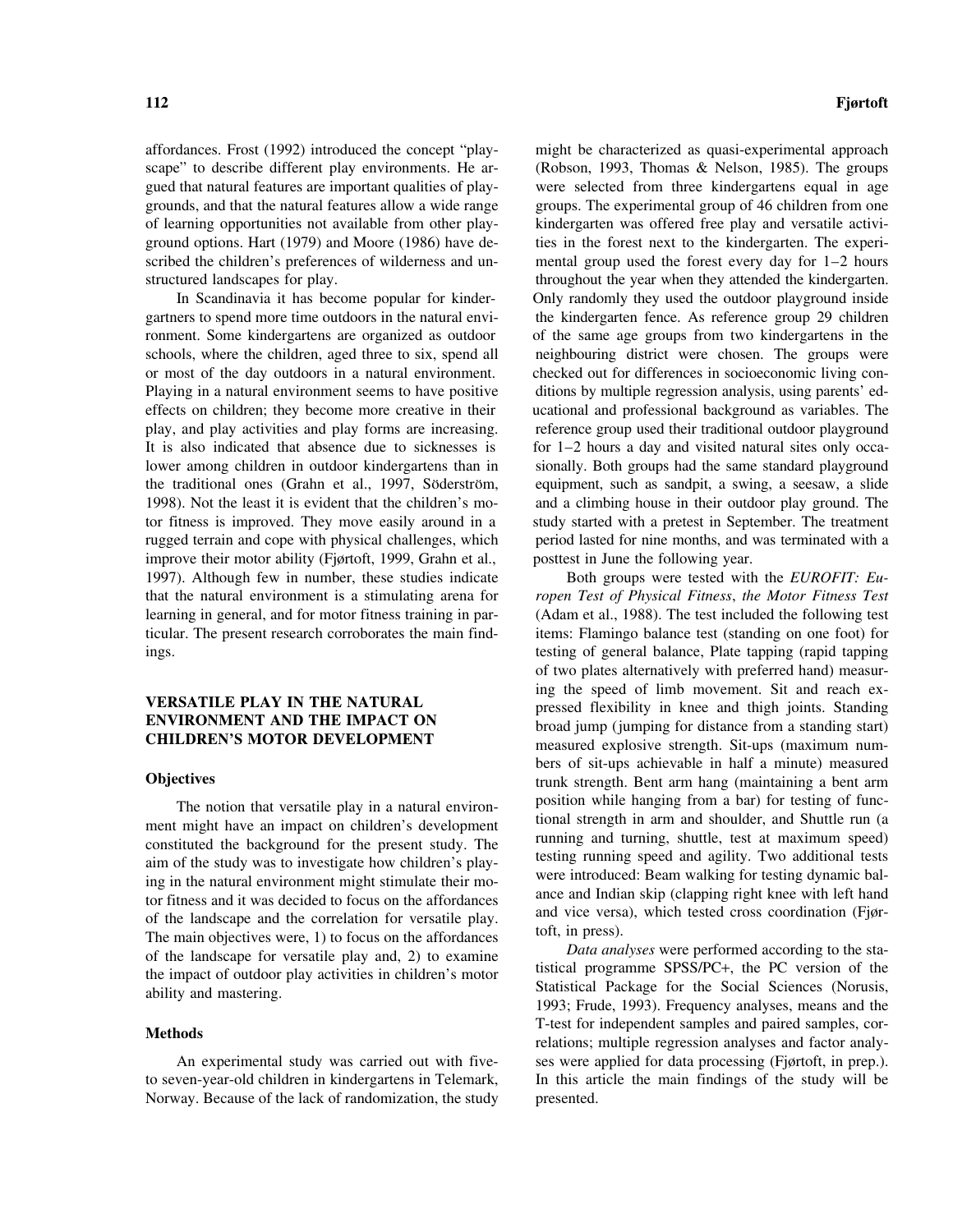## **The Natural Environment as a Playground 113**

7.7 hectars of mixed woodland vegetation, located close of woodland types represented a high diversity in vegeto a kindergarten in Bø, Telemark County in Norway. tation elements. The landscape pattern showed a mosaic of patches of The variety of woodland vegetation and the physiwoodland with some open spaces of rocks and open ognomy of trees and shrubs in the area made the affordfields and meadows in between. The topography, ex- ances for play and play habitats an offer of multiple pressed as slope and roughness, was varied with some choices. The shrubs constituted a mixture of scattered steep cliffs, slopes, and plains. Vegetation and topogra- species, which afforded shelter and hiding, social play, phy jointly afforded a diversity of play habitats for the and construction play. Very special was the flexible juchildren (Fjørtoft & Sageie, 2000). The forest was lo- niper bush, which motivated for functional play (how to cated outside the fence and behind the kindergarten get in and out) and social play (play house) as well. (Figure 1). In the closest parts the children were allowed Some trees were suitable for climbing depending on the to go at will, but in the farther parts the children had to branching pattern, the stem diameter, and the flexibility be accompanied by adults.  $\blacksquare$  of the tree. The young deciduous trees were easily acces-

places in the forest. These play habitats were located chase and catch, leapfrog, play tag, and other games that close to the kindergarten and represented specific play an open space can afford. The shrubs afforded hide-andhabitats for summer and winter play activities (Fig. 2). seek, building dens and shelters and role-play like house-The play habitats used in the spring, summer and au- and-home, pirates, fantasy, and function play (Figure 4).

**Results** tumn time were all located behind and above and close to the kindergarten area. This area included 5 different The Study Area<br>types of woodland, the low-herb woodland being the The site of the investigation was a small forest of dominant type of vegetation, see Figure 2. The mixture

sible for climbing (Figure 3).

The spruces were more suitable for hiding than for *Play Habitats* climbing due to the dense branches. The more open areas The children more frequently used some favorite in the pine and low-herb woodland afforded running,



**Fig. 1.** The kindergarten and the forest.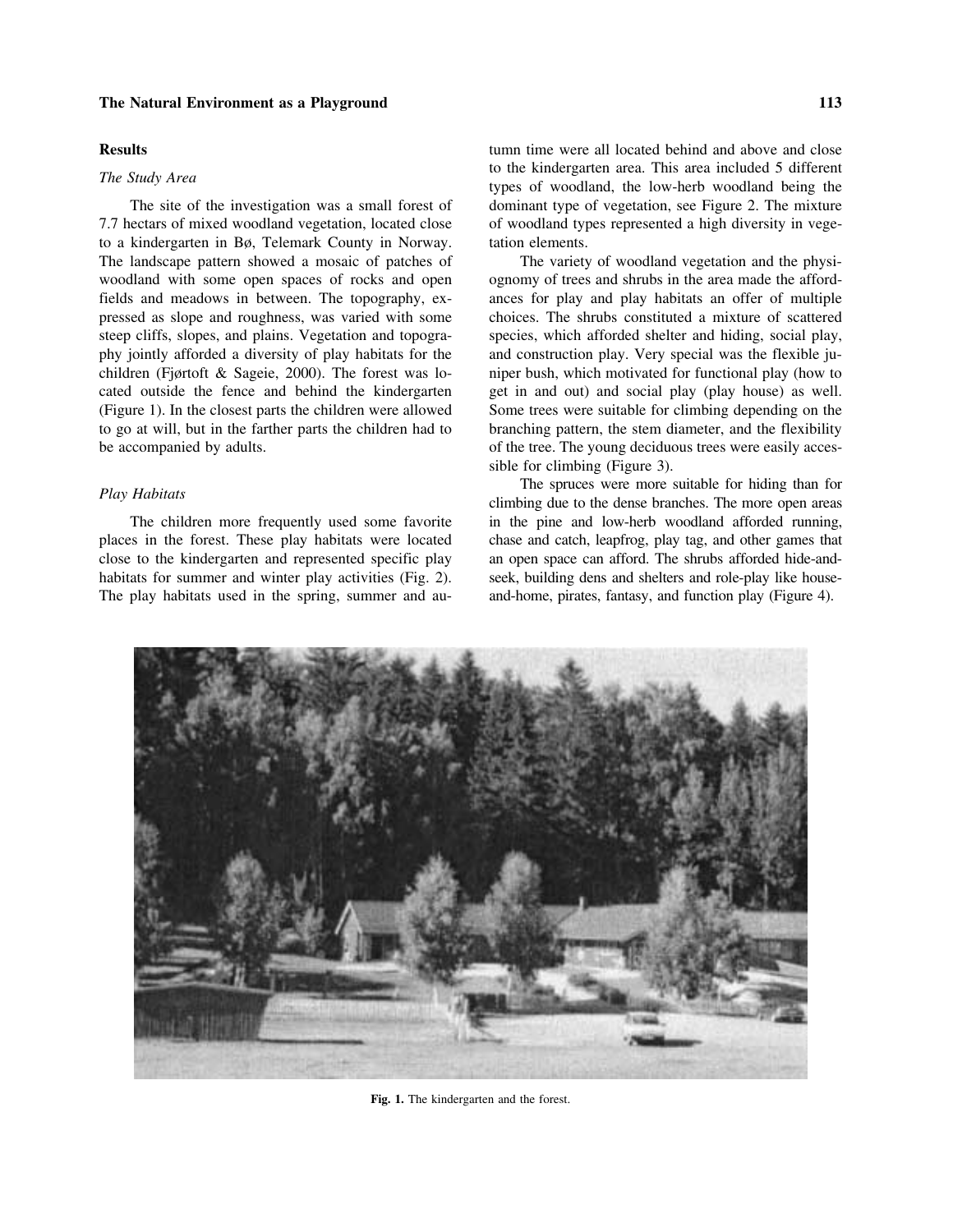

**Fig. 2.** The forest. Vegetation map. Playscapes indicated by grey color.

The topography was undulating with terraces and slopes and a dominant cliff traversing the area, which afforded slopes for sliding and cliffs for climbing (Figure 5).

The children's favorite places were named "The Cone War," The Space Ship," and "The Cliff." The naming itself is illustrative for the activities taking place there. Free play fostered creative play, and the playscape afforded loose parts and natural objects and materials to play with. Play activities were observed related to the affordances of the vegetation and the topography (Fjørtoft & Sageie, 2000).

The play habitats in the forest were also used during the wintertime, but their functional use was different. The cliff turned into sliding slopes of different categories. With appropriate clothing with oilskins (trousers for wet climate), the children made high-speed competitions in different sliding disciplines: on their backs, on their stomachs, feet first, head first, and so on. The steep slope afforded shorter but more challenging rides. The deep snow provided affordances for tumbling, rolling, and other acrobatics. A dense snow layer made the trees more accessible for climbing. The play categories in the forest during the winter season can be categorized as functional play (climbing, crawling, making angels in the snow, etc.), role-play like play house, construction **Fig. 3.** Climbing trees.

## **114 Fjørtoft**

play like building snow figures and dens. The genuine winter habitat was a meadow located next to the kindergarten and comprised a soccer field and the lower parts of a ski jump arena (Figure 2). These fields were used by the kindergarten almost solely as a skiing arena in the winter. For children at the age of 5–7 years the more gentle slopes of the ski-jump arena were used for different skiing disciplines (Figure 6).

### *Motor Ability*

The groups matched in age with a mean age of 6.1 years and there were no significant differences in age between the groups. It was the six-year-olds that dominated both groups. The sex distribution in the groups showed a predominance of boys in the experimental group (27 boys, 19 girls), while in the reference group there were more girls (18 girls and 11 boys). There were no significant differences in test results between the sexes. Body mass and height did not show any signifi-

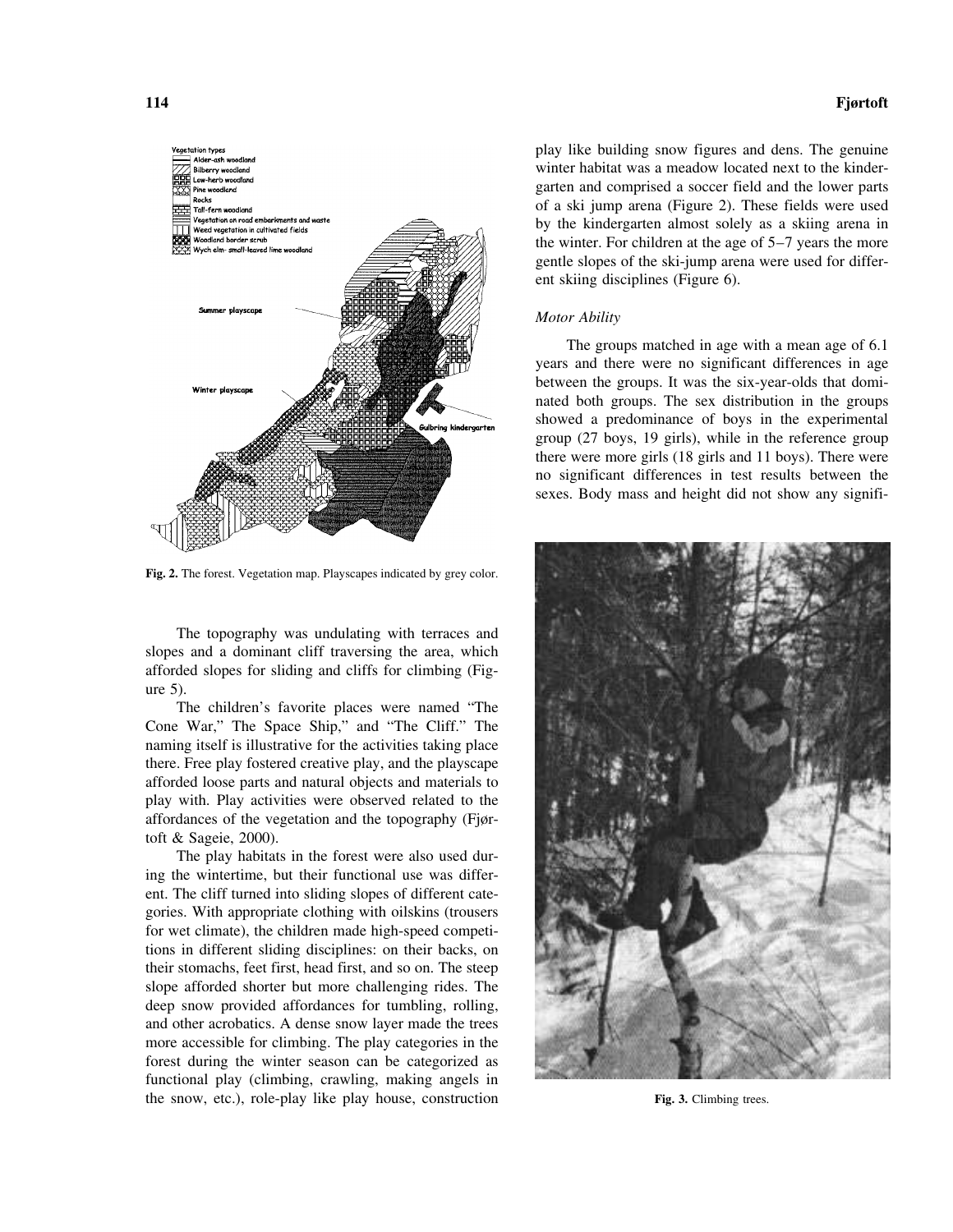## **The Natural Environment as a Playground 115**



**Fig. 4.** Hiding and role-play.

cant differences between the groups, neither between the sexes. Multiple regression analyses correlating test results with background variables, such as parents' educa-<br>**Fig. 6.** Ski-jumper. tion and profession, showed that these variables had no significant influence on the test results (Fjørtoft, in reach) were found within the experimental group. The prep.).

motor ability was observed in the experimental group. striking (Table 1).<br>The children became strikingly better at mastering a rug. Comparing the groups at the posttest, significant The children became strikingly better at mastering a rug-<br>ged ground and unstructured landscape. The impact of<br>the environment on the children's motor ability was doc-<br>umented in the motor fitness tests. Table 1 and Figur

the experimental group (Table 1). At the posttest the experimental group had caught up with the reference **DISCUSSION**<br>group and significant differences between the pre- and



During the trial period a gradual improvement in improvement within the reference group was not as  $\frac{1}{2}$  in the experimental group striking (Table 1).

At the pretest the reference group scored better than experimental group in those two items.

posttest in all the test items except for flexibility (sit and This study has described the relationship between the structure and functions of a natural landscape, its affordances for play, and the impact on motor development in children. A significant relation between the diversity of the landscape and the affordance of play was indicated (Fjørtoft & Sageie, 2000). As described by Gibson (1979) the affordances of a landscape are what it offers the child. As the child perceives the functions of a landscape and uses it for play, the landscape might have a functional impact on children's behavior and play performance. As maintained by Moore and Wong (1997) the physical diversity increases the opportunities for learning and development. This was also verified by the findings of the present study. The motor fitness tests showed a general tendency that the children using the forest as a playscape performed better in motor skills **Fig. 5.** Climbing rocks. than the children on the traditional playground. At the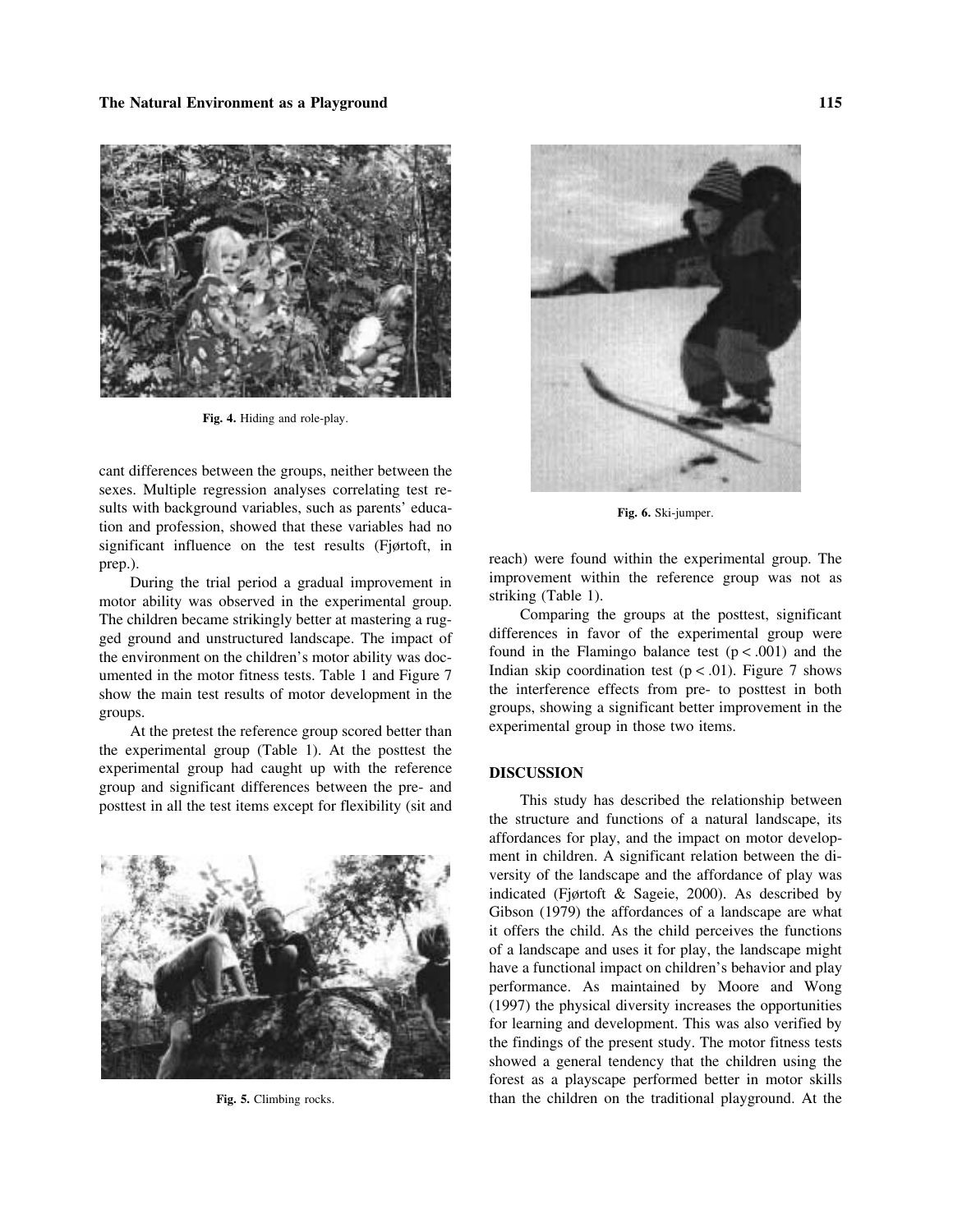EXPERIMENTAL GROUP REFERENCE GROUP TESTS PRE-TEST POST-TEST PRE-TEST POST-TEST FLAMINGO (no. of instabilities in 30 sec.)  $4.7 (0.8)$  1.5  $(0.3)$ \*\*  $4.0 (0.6)$  3.3 (0.7)<br>PLATE TAPPING (Time in sec. of 50 taps) 35.0 (1.9) 28.1 (1.2)\*\*\* 29.9 (1.1) 27.4 (2.6) PLATE TAPPING (Time in sec. of 50 taps) 35.0 (1.9) 28.1 (1.2)\*\*\* 29.9 (1.1) 27.4 (2.6) SIT AND REACH (cm) 24.9 (0.8) 24.4 (0.8) 25.5 (1.0) 25.5 (0.9) STANDING BROAD JUMP (cm)  $102.8$  (2.9)  $113.1$  (3.6)\*\*\*  $103.1$  (4.3)  $111.3$  (3.8)\*\* SIT-UPS (reps. in 30 sec.) 5.3 (0.6) 6.5 (0.6)\*\* 5.9 (0.8) 7.0 (1.1)<br>BENT ARM HANG (sec.) 2.6 (0.4) 7.0 (1.0)\*\*\* 2.6 (0.6) 5.4 (1.1)\*\*\* BENT ARM HANG (sec.) 2.6 (0.4) 7.0 (1.0)\*\*\* 2.6 (0.6) BEAM WALKING (sec.) 11.4 (1.4) 7.5 (0.7)\*\* 7.7 (0.8) 7.2 (1.1) INDIAN SKIP (reps. in 30 sec.) 21.8 (2.2) 43.6 (1.9)\*\*\* 27.8 (2.4) 37.2 (1.8)\*\*\* SHUTTLE RUN (sec.) 31.9 (0.7) 29.7 (0.5)\*\* 30.7 (0.8) 30.3 (0.7)

**Table I.** Pre- and posttest. Mean results (SE) within the groups SPSS T-test for paired samples

 $** = p < .01, ** = p < .001.$ 

pretest the experimental group started lower than the ref- other variables such as leisure activities, were outside erence group, but scored better in all test items at the the control of this study. However, the parents' socioposttest (Table 1). This result makes it highly desirable economic background did not have any influence on the to make causal inferences, and according to Robson test results and there was no reason to anticipate one (1993), when there is statistical significance, it is reason- parent group being more active outdoors than the other. able to conclude that it is the independent variable (play- It is generally accepted that people in the countryside in ing in the forest), which have affected the dependent Norway have similar opportunities for leisure activities variable (motor fitness). This amplifies the impression and there is a somewhat democratic distribution of attenthat the experimental group improved more during the dance to sports and leisure activities in the population intervention period than the reference group. Significant (Wichstrøm, 1995). differences were noticed between the experimental A study carried out by Grahn et al. (1997) showed group and the reference group in balance and coordina- a similar correlation between the physical playscape and tion at the posttest as illustrated in Figure 7. Growth motor abilities. The study design was more like a case and maturation in the children may have affected these study including two kindergartens with different outdoor results. The anthropometrical measurements, however, playgrounds. One kindergarten had access to natural enshowed no differences between the groups, neither did vironment within the playground area while the other age and sex. It should therefore be reasonable to con- kindergarten had a more traditional urban playground. sider the gain in motor fitness in the experimental group *The EUROFIT Motor Fitness Test* was applied and the to be related to versatile play in a stimulating playscape. results showed a significantly better performance in the Whether these effects might have been influenced by natural play area group than the traditional group.



Grahn's study supports the findings of the present study and jointly the two studies indicate the positive impact of the natural environment on children's motor development. Playground studies confirm the significance of diversity in play equipment on children's play behavior. The more equipped, the more versatile and creative the play (Frost & Sunderlin, 1985, Frost, 1992), and Moore and Wong (1997) observed that the repertoire of children's behavior broadened enormously with the increase in physical diversity of the environment. Analysis of landscape ecology and topography for the study area de-**Fig. 7.** Intereference effects. Showed a varied and diverse playscape, and the study showed a strong relation between landscape structure Flamingo balance: Exp. group: 3.8\* (0.3), Ref. group: 0.9 (0.6). Indian and play functions (Fjørtoft & Sageie, 2000). The study skip: Exp. group: 20.6\* (2.2), Ref. group: 10.5 (2.1). of Titman (1994) also confirms the chil  $* = p < .05$  (2-tailed). green grounds, trees to climb and shrubs for shelter and